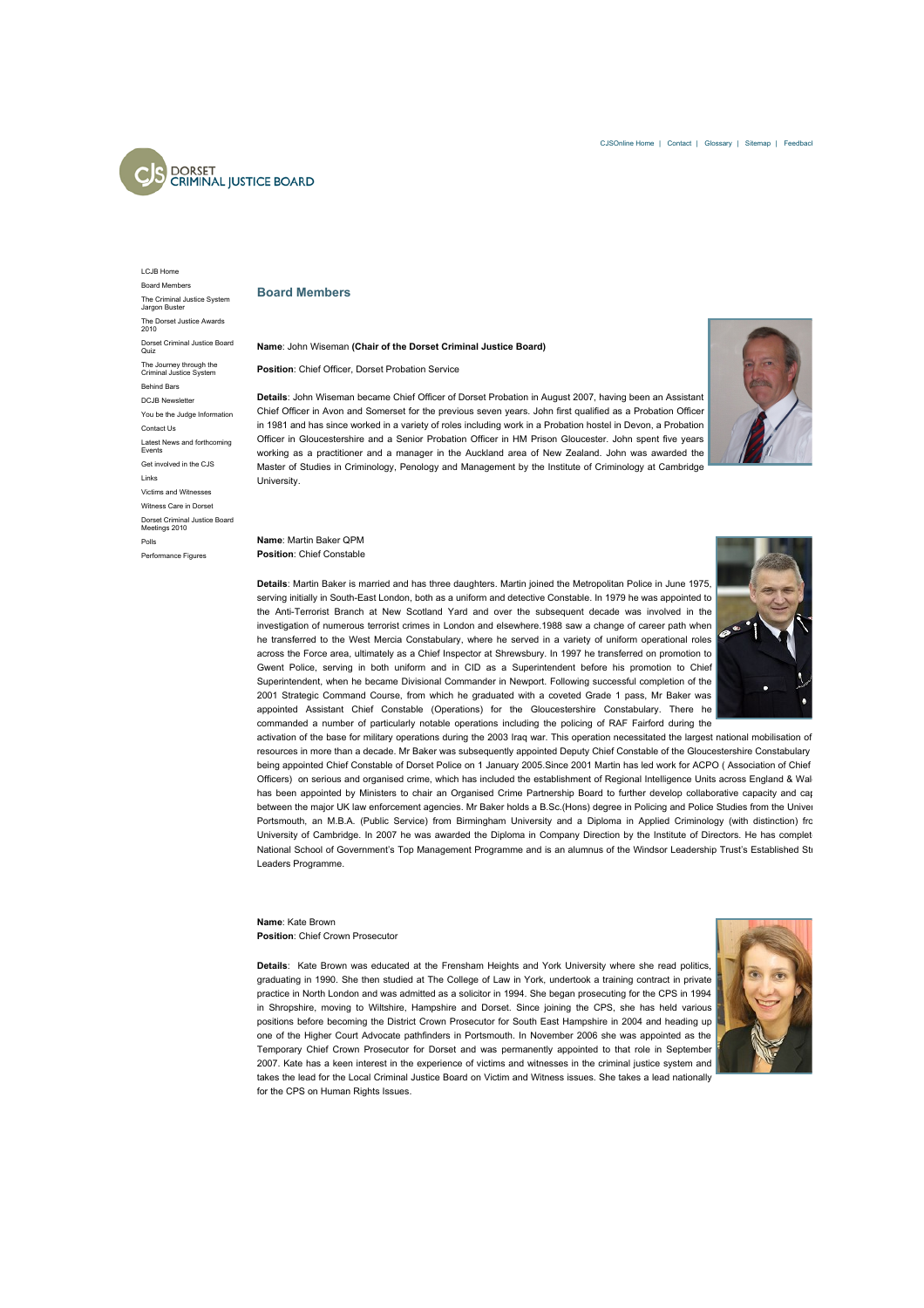**Name**: Mike Glanville **Position**: Asst Chief Constable

**Details**: Mike Glanville joined Dorset Police as a Police Cadet in 1980 and was appointed to the regular force as a Constable in May 1982 serving in Weymouth. Mike spent the early part of his career as a Detective Constable working on Divisional CID and with the Force Drug Squad. He was later promoted to Detective Inspector in Poole and also spent time working in Bournemouth as the Superintendent responsible for operational policing.More recently Mike has been undertaking the role of Head of CID in Dorset as a Detective Chief Superintendent. His responsibilities included the leadership and management of major crime, forensic investigation, counter terrorism and public protection issues. He was also responsible



for leading on aspects of regional collaboration work in the South West.Following completion of the Strategic Command Course in Fe 2008 Mike was temporarily promoted to Assistant Chief Constable (Operations). He was appointed to the substantive role in April 2009. Mike lives locally in the Weymouth area with his wife Sara and their two children.

**Name**: Clive Hawkins **Position**: Manager, Dorset Youth Offending Team

**Details**: Clive Hawkins left Dorset at 18 to take a Law Degree in Bristol and then continued to migrate north working in the 1980's as a Probation Officer in Derbyshire and Greater Manchester. In the 1990's he worked as a manager in a number of settings in Greater Manchester Probation Service. At the end of 1999 he returned to Dorset when he was appointed to set up the Dorset Youth Offending Team. The YOT "went live" in April 2000 and Clive has remained the Manager, overseeing the steady development of the team.



**Name**: Chief Superintendent Gill Donnell MBE **Position**: Criminal Justice Divisional Commander

**Details** :Gill Donnell has been the Commander of the Criminal Justice Division since June 2005, having previously worked as Custody Manager and Judicial Services Manager. Much of her police career has been spent within the CID, with Gill assisting in the setting up of the Police Child Protection Unit as well as creating the first Domestic Violence Unit in 1995. Gill sits on the National Committee for the British Association for Women in Policing, has a keen interest in issues affecting victims and witnesses, and is Chair of Relate Bournemouth, Poole and Christchurch. In June 2009 she was honoured by Her Majesty The Queen in her Birthday Honours List and created a Member of the British Empire for her 'services to policing', particularly for advancing the role of women in policing.

**Name**: Simon Townley **Position**: Area Director HMCS

**Details**: Simon Townley took up the post as Area Director for Dorset, Hampshire, Isle of Wight and Wiltshire in June 2009 following a restructuring exercise that saw HMCS South West Region reduce from four to two areas. He joined the SW regional team in May 2007 after a short secondment to HMCS Headquarters where he worked on a range of projects including a review of the implementation of the computorised listing system for civil courts.